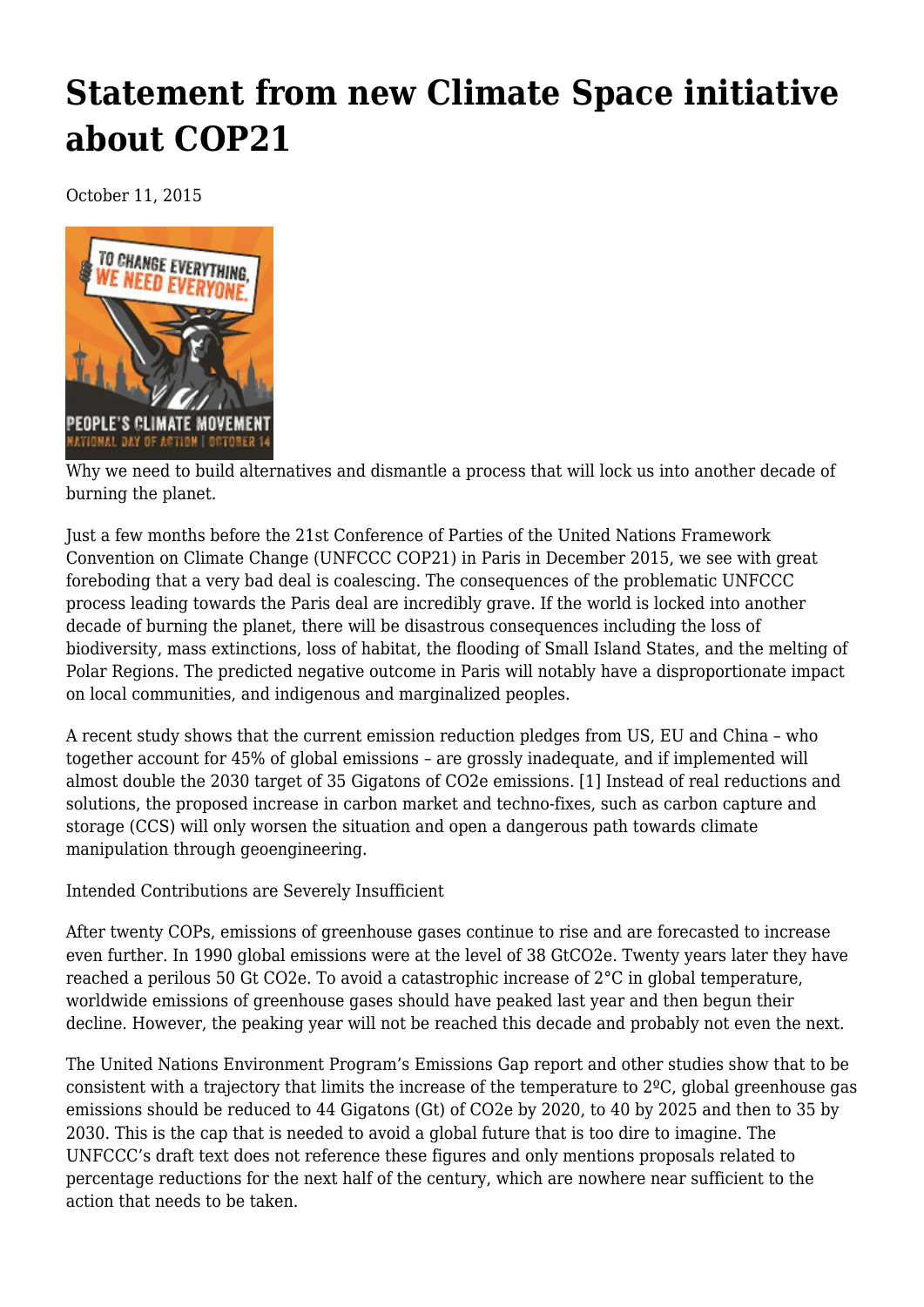Just this past March, the European Union proudly announced its Intended Nationally Determined Contributions (INDCs). At first sight, the EU seems to aim for a 40% reduction in greenhouse gas emissions by 2030 (compared to 1990 levels), but the pledge is full of flaws and hot air. The most significant gaps in the commitment are caused by the fact that it continues to calculate for bioenergy as 'carbon neutral' 'renewable' energy. Moreover, due to significant carbon accounting flaws in the so-called Land Use, Land Use Change and Forestry (LULUCF) sector, the emissions caused by the forest degradation triggered by this bioenergy demand are not taken into account.

In the current UNFCCC proposal every country will do what they want through their voluntary INDCs and the UNFCCC will simply take note of them. The easiest way to understand this is to visualize a scenario where a great fire is coming and everyone needs to commit to stop it, some more than others because of historical responsibility. The UNFCCC should be holding all nations to account, instead, countries are allowed to simply contribute what they feel is necessary, whether a glass of water or a bucket. The UNFCCC will just keep track of all of these contributions, not caring if the fire engulfs us all.

No government has challenged this suicidal path by demanding that the negotiating text include a global target to reduce global emissions to only 40 Gt of CO2e by 2025 to avoid an increase in the temperature of 4ºC to 8 ºC. In reality some governments are pledging even more lax reductions like Canada for example who says that it will only reduce emissions by 14% between 1990 and 2030.

The Corporate and Fossil Fuel Industry Capture of the COP

It is well known that to achieve the goal to limit the temperature increase to below 2ºC, we need to leave 80% of the current known fossil fuel reserves under the ground. This has been stated in many studies, reports and interventions, but not one single country has submitted this proposal in the current text of negotiations. The word "fossil fuels" only appears twice throughout the text and only in reference to the reduction of fossil fuel subsidies. It is impossible to make genuine, deep emission cuts if the fossil fuel industry is not confronted head on.

On the contrary, French officials are defending the acceptance of financial support for COP21 from fossil fuel firms and large corporate carbon emitters. Dirty energy corporations such as EDF, Engie (formerly known as GDF Suez), Air France, Renault-Nissan and BNP Paribas will fund 20 percent of the 170million Euro costs of the Paris COP21.[2] The public trust is being subverted when multilateral negotiations designed to stop pollution are funded by the biggest polluters.

More markets, loopholes, and damaging technologies

Despite the clear failure of carbon markets, the proposals on the table for Paris are all about how to enhance the current market mechanisms and develop new ones, including the development of high risk technologies.

False solutions abound like carbon pricing, climate smart agriculture, REDD+, BECCS, Carbon Capture and Storage, bioenergy, nuclear, synthetic biology, geo-engineering, fracking and other technological proposals that arrogantly claim to be able to cheat Mother Earth.

Carbon market mechanisms are mentioned 27 times and REDD+ 13 times. In the text there are mentions of an "enhanced Clean Development Mechanism (CDM+)," the "Emissions Trading System (ETS)," "REDD Plus," "market mechanism in the land use sector," "sub-national and regional emissions schemes" and "carbon pricing." A reading of the text shows that COP 21 will open the door for new carbon market mechanisms that will be developed and agreed to at future COPs. In addition, the largest oil companies, the biggest culprits for climate change, are now telling the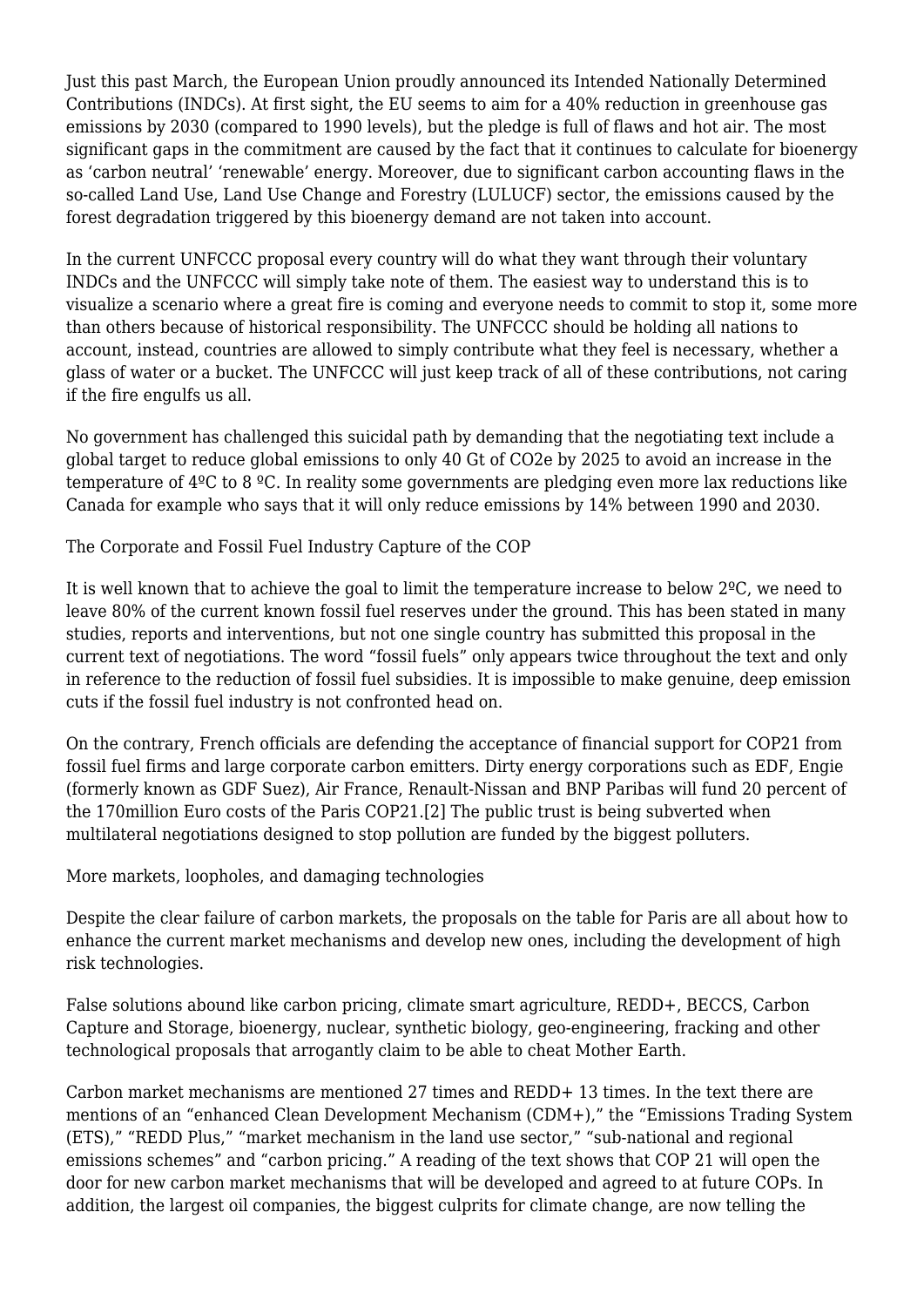UNFCCC that they will save the planet with carbon capture and storage technologies and bioenergy (CCS and BECCS, both geoengineering proposals) while they continue to exploit the planet's most unconventional sources of oil.(3)

Changing the System is our Hope for Reclaiming our Future

We know what is going to come out of Paris and it is not going to be the system change that we want but more corporate power, more carbon markets, and more dangerous techno fixes that will lead to the financialization of nature. We know what is going to come out of Paris and it will not be about leaving fossil fuels under the ground, but will be about ambiguous concepts like "net zero emissions" that will open the door to geo-engineering.

We are therefore prepared to march to Paris like we did in New York, however we hope for a situation more like Seattle so that the UNFCCC and governments will finally learn that there is a mass movement that will not accept business as usual. This movement needs to: dismantle the process of climate negotiations that have been captured by corporations; stop a very bad deal that will burn the planet; and build a political, ecological and economic system that is good for the people and Mother Earth.

System Change for the people and Mother Earth means to:

Leave fossil fuels under the ground and under the ocean floor and to have clear binding targets for emission cuts for this decade and the next. It is a call to stop false solutions like carbon pricing, climate smart agriculture, REDD +, BECCS (bioenergy with CCS), Carbon Capture and Storage, bioenergy, nuclear, synthetic biology, geo-engineering, fracking and other false solutions that treat Mother Earth like a thing that can be exploited;

Stop the big projects of industrial infrastructure such as airports, high speed railways, extractive industries, huge industrial farms, dams, all of which are projects designed to accelerate growth and result in increased global emissions;

Dismantle free trade agreements like TTIP, TPP, ISDS and the WTO;

End all austerity measure and cancel the debts imposed to benefit the banks. System change can only be achieved if we transform radically the banking and financial systems;

Reclaim real democracy for the people and not for corporations;

End all wars and military intervention.

For all these reasons, we need a radical system change. Neither the planet nor the people and societies can bear capitalism, which is intrinsically founded on anthropocentrism, productivism, patriarchy and neo-colonialism. Therefore, we must confront the capitalist model of accumulation and reclaim democracy for the people and not for corporations. Not only to move to a system based on genuine and public sustainable energy but also to a socially just low energy society where we stop overconsumption, over production and waste.

System Change is not going to come from States in collusion with transnational corporations but from people on the ground and frontline communities resisting fossil fuel development. It will take all of us, it will take everyone: from small farmers and peasants that are cooling the planet with agroecology and food sovereignty; from indigenous peoples who preserve Mother Earth and implement community conservation, traditional knowledge and protection of the forests; from citizens that confront coal plants in their communities, and other big projects including free trade;